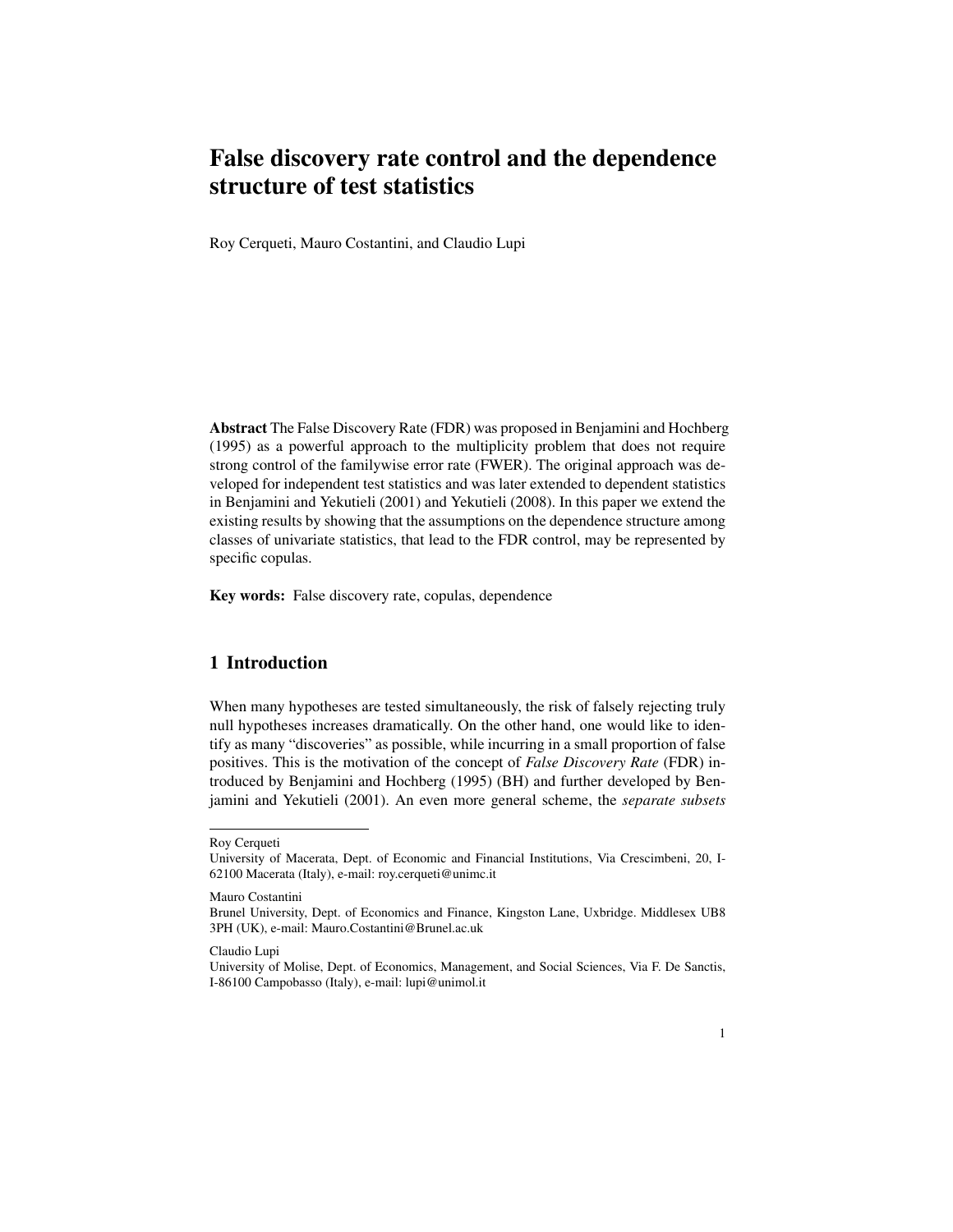Benjamini-Hochberg (ssBH) procedure, has been introduced recently in Yekutieli (2008) in order to control the FDR in the presence of rather general forms of dependence among the tests statistics.

Denote by  $\mathbf{p} = (p_1, \dots, p_m)'$  the vector of the *m p* values associated to the components of the collection of *m* statistics  $\mathbf{t} = (t_1, \ldots, t_m)'$ . Consistently with Yekutieli (2008), we assume that the *p* values in *p* are co-monotone transformations of the corresponding test statistics in *t*. Divide  $p$  in *S* sub-vectors  $p^s$ , for  $s = 1, \ldots, S$ . With a very intuitive notation, the statistics corresponding to  $p<sup>s</sup>$  constitute a vector, that will be indicated with  $t^s$ . Assume that the cardinality of  $p^s$  is  $m^s$  and denote as  $p_0^s$  the *p* values in  $p^s$  corresponding to the true null hypotheses. The level *q* ssBH procedure runs into two steps as follows:

- *i.* For  $s = 1, \ldots, S$ , apply the BH procedure at level  $qm^s/m$  to test  $p^s$ , and denote as  $r_{BH}^s$  the *p* values corresponding to the rejected hypotheses.
- *ii.* Reject the null hypothesis corresponding to  $\mathbf{r}_{ssBH} = \bigcup_{s=1}^{S} \mathbf{r}_{BH}^s$ .

In the present paper we show that the assumptions on the dependence structure among classes of univariate statistics, that lead to the FDR control, may be captured by specific copulas.

### 2 Main results

In order to proceed, we start from a particular case, and then we extend the analysis to more general frameworks.

A condition on the sets  $p^s$  is now needed.

Condition 1 *One of the following assumptions holds:*

*(i) if*  $p_i \in \mathbf{p}_0$ , then there exists a unique  $s_i \in \{1, \ldots, S\}$  such that  $p_i \in \mathbf{p}^{s_i}$ . Moreover, *for each*  $s = 1, \ldots, S$ *, it must be:* 

$$
m^{s} = \begin{cases} 2, & \text{if } \mathbf{p}_{0}^{s} \neq \mathbf{0}; \\ \text{arbitrary, otherwise.} \end{cases}
$$

*(ii)*  $\mathbf{p}^{s_i} \cap \mathbf{p}^{s_j} = \emptyset$ , for  $s_i \neq s_j$ , and  $m^s = 2$ , for each  $s = 1, \ldots, S$ .

Condition 1 means that the division of the set  $p$  in the subsets  $p^s$  is such that each *p* value of a true null hypothesis is contained in one  $p^s$ , and each  $p^s$  containing a *p* value of a true null hypothesis has cardinality equals to 2. This is not a restrictive hypothesis, since the decomposition of  $\{p^s\}_{s=1,\dots,S}$  to be used for the ssBH procedure can be arbitrarily chosen. It is worth noting that when (*ii*) of Condition 1 holds, then  $m^s = 2$ , for each  $s = 1, ..., S$ ; if (*i*) is true, then  $\exists \tilde{S} \leq S$  such that  $m^s = 2$ , for each  $s = 1, ..., S$ .

We are now able to state our first main result:

Proposition 1. *Assume that Condition 1 holds and that the dependence between the statistics in t<sup>s</sup> is described by a copula C<sup>s</sup> such that:*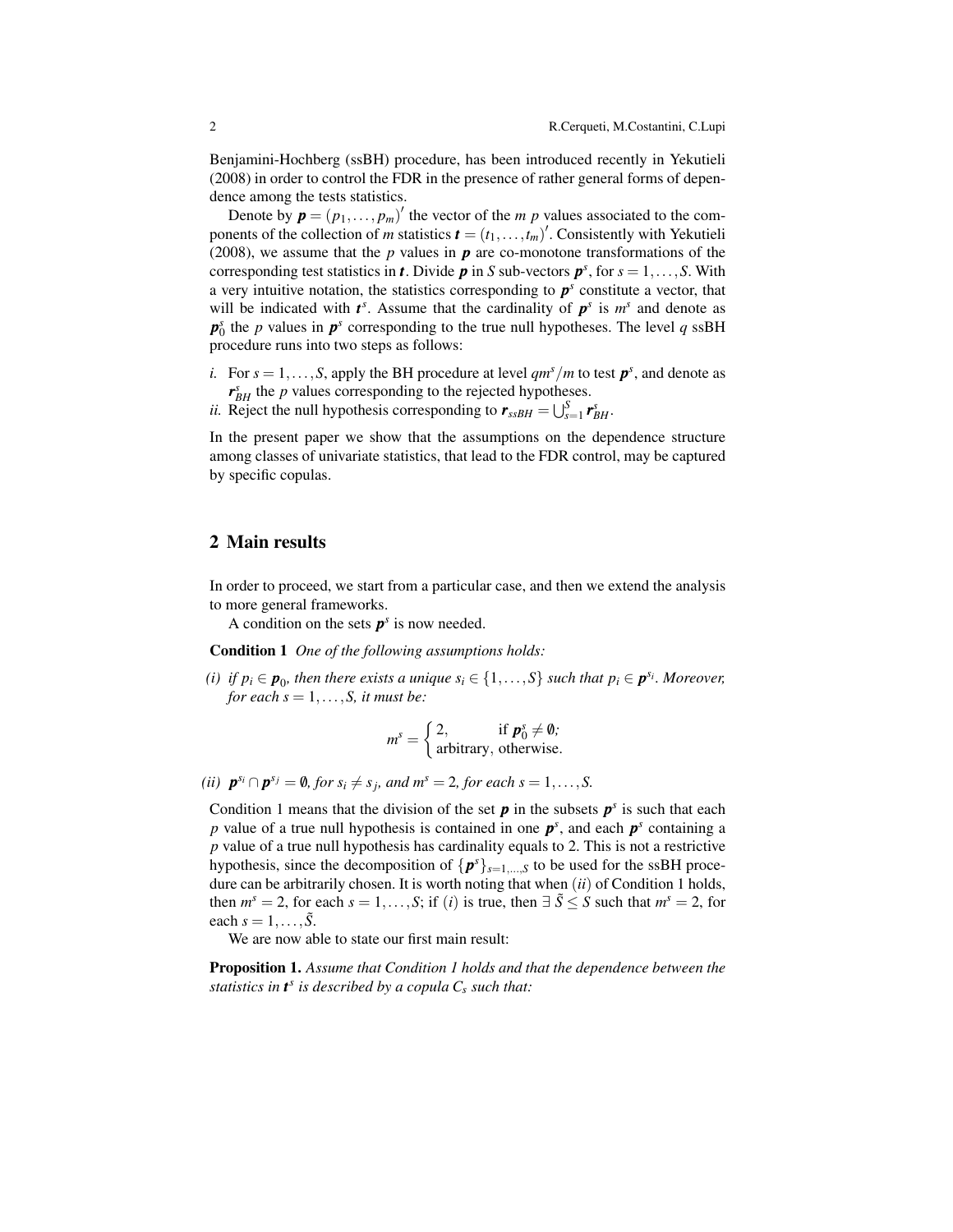FDR control and dependence 3

$$
C_s(u, v) = uv + \theta \phi(u)\phi(v), \qquad (1)
$$

*for each s* = 1,...,*S*, with  $\theta \in [-1,1]$  *and*  $\phi$  : [0,1]  $\rightarrow$  [0,1] *satisfying the following conditions:*

 $(i) \phi(0) = \phi(1) = 0;$ *(ii)* $\phi$  *is Lipschitzian in* [0,1]*, i.e.:*  $|\phi(x) - \phi(y)| \le |x - y|$ *, for each x, y* ∈ [0,1]*; (iii)* $\phi$  *is convex or concave in* [0, 1]*.* 

*Then the level q ssBH procedure controls the FDR at level*  $qm_0/m$ *.* 

The main limitation of this approach is that it refers to *couples*, i.e. subsets of cardinality 2. However, it is possible to generalize the result by using a *s*-variate approach, with  $s > 2$ . A copula will be introduced also in this case to ensure the FDR control, with the crucial difference that now we treat a *s*-variate framework, with *s* > 2.

We first recall a generalization of the monotonic property for functions, that will turn out to be useful below:

#### Definition 1. A function

$$
\psi : [0,1] \to [0,+\infty) \tag{2}
$$

is completely monotone in  $[0,1]$  if and only if  $\psi \in C^\infty(0,1) \cap C^0[0,1],$  and  $(-1)^n \psi^{(n)}(x)$   $\geq$  $0, \forall n = 0, 1, 2, \ldots; \forall x \in (0, 1).$ 

We are now able to state our second main result:

Proposition 2. *Consider a continuous strictly decreasing convex function*

$$
\psi : [0,1] \to [0,+\infty) \tag{3}
$$

*such that*  $\psi(1) = 0$  *and*  $\lim_{y \to \infty} \psi(x) = +\infty$ *. Assume that the dependence between the*  $x \rightarrow 0^+$ *statistics in t<sup>s</sup> is described by an Archimedean copula C*<sup>ψ</sup> *<sup>s</sup> with generator* ψ*, i.e.:*

$$
\begin{cases} C_s^{\Psi}(u_1,\ldots,u_s) = \Psi^{-1}\left(\sum_{i=1}^s \Psi(u_i)\right); \\ u_k = F_k(x_k), \qquad x_k \in \mathbb{R}, \ \forall k = 1,\ldots,s. \end{cases} \tag{4}
$$

*Furthermore, assume that* ψ *is completely monotone in [0,1].*

*Then the level q BH procedure controls the FDR at level*  $qm_0/m$ *.* 

Our third main result considers more general copulas, at the cost of some mildly stronger assumptions.

**Condition 2** Let us introduce a set of  $s \times m$  functions

$$
h_{jk} : [0,1] \to [0,1], \qquad j = 1, \dots, m; \ k = 1, \dots, s \tag{5}
$$

*such that:*

 $(i)$   $h_{ik}$  *is differentiable and strictly increasing, for each j, k;*  $(iii)$ *h*<sub>jk</sub> $(0) = 0$  *and h*<sub>jk</sub> $(1) = 1$ *;*  $(iii^{\text{J}}_{\text{m}}\sum_{j=1}^{m}h_{jk}(x) = x$ , for each  $k = 1,...,s$  and  $x \in [0,1]$ .